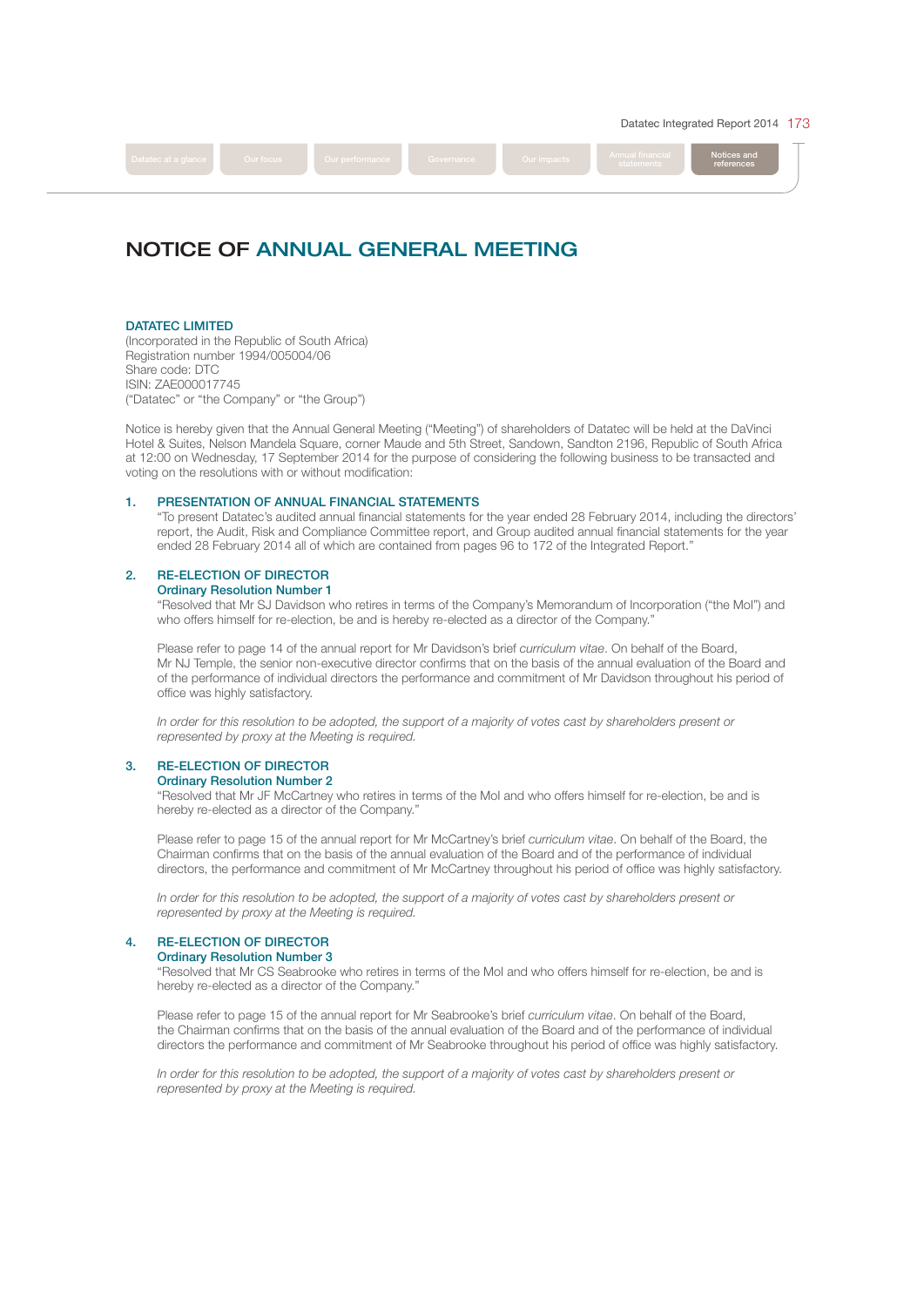#### 174 Datatec Integrated Report 2014



references

# NOTICE OF ANNUAL GENERAL MEETING CONTINUED

# 5. ELECTION OF DIRECTOR

## Ordinary Resolution Number 4

 "Resolved that Mr PJ Myburgh, who was appointed by the Board on 1 May 2014, be and is hereby elected as a director of the Company."

Please refer to page 14 of the annual report for Mr Myburgh's brief curriculum vitae. On behalf of the Board, the Chairman confrms that Mr Myburgh's qualifcations, strong corporate fnance background and extensive international mergers and acquisitions experience will make a signifcant contribution to Datatec's ongoing growth.

 In order for this resolution to be adopted, the support of a majority of votes cast by shareholders present or represented by proxy at the Meeting is required.

# 6. REAPPOINTMENT OF INDEPENDENT AUDITORS

# Ordinary Resolution Number 5

 "Resolved that the reappointment of Deloitte & Touche as auditors of the Company be approved and that Mr Mark Holme be reappointed as the designated auditor to hold office for the ensuing year."

 In order for this resolution to be adopted, the support of a majority of votes cast by shareholders present or represented by proxy at the Meeting is required.

#### 7. ELECTION OF AUDIT, RISK AND COMPLIANCE COMMITTEE MEMBERS Ordinary Resolution Number 6

 "Resolved that the Audit, Risk and Compliance Committee be elected to serve from this Meeting to the 2015 Meeting by separate election to the committee of the following independent non-executive directors:

6.1 – Mr CS Seabrooke;

6.2 – Prof LW Nkuhlu;

6.3 – Ms O Ighodaro;

6.4 – Mr SJ Davidson."

 Please refer to pages 14 and 15 of the annual report for Mr Seabrooke's, Prof Nkuhlu's, Ms Ighodaro's and Mr Davidson's brief curricula vitae. On behalf of the Board, the Chairman or the senior non-executive director (as applicable) confrms that each candidate for election to the Audit, Risk and Compliance Committee has the relevant knowledge and experience to discharge their role effectively and that the performance of each candidate in the service of the Audit, Risk and Compliance Committee to the date of this notice has been highly satisfactory.

 In order for this resolution to be adopted, the support of a majority of votes cast by shareholders present or represented by proxy at the Meeting is required.

# 8. NON-BINDING ADVISORY VOTE ON REMUNERATION POLICY

# Ordinary Resolution Number 7

 "Resolved that the remuneration policy of the Company for 2014 as refected on page 65 of the Integrated Report of which this notice forms part be and is hereby endorsed through a non-binding advisory vote as recommended by King III.'

# 9. APPROVAL OF NON-EXECUTIVE DIRECTORS' FEES

Special Resolution Number 1

 "Resolved that the Board and committee fees for non-executive directors for the fnancial year ending 28 February 2015, which are unchanged from the previous year, as recommended by the Remuneration Committee and set out in the note below, be and are hereby authorised, in accordance with the provisions of the Companies Act 71 of 2008 ("Companies Act"), and that the Company may continue to pay directors' fees at the annual rates specifed in the note below for the period from 28 February 2015 until the Company's 2015 Meeting.

### Directors' fees for the fnancial year ending 28 February 2015:

- Chairman of the Board: US\$190 000 total fee inclusive of committee work:
- Senior non-executive director's fee: US\$70,000;
- Non-executive director's fee: US\$60 000;
- Chairman of the Audit, Risk and Compliance Committee: US\$30 000;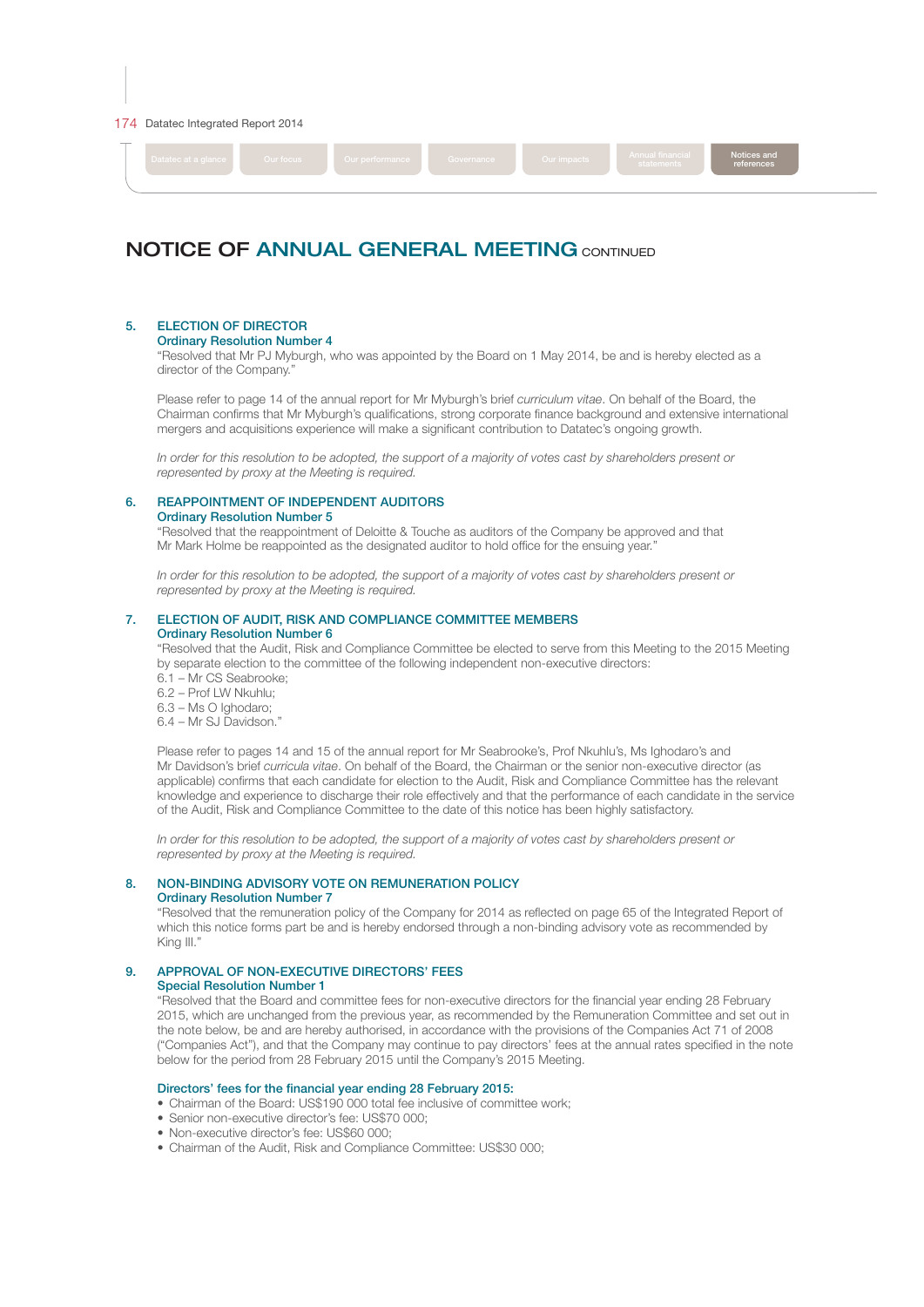

- Member of the Audit, Risk and Compliance Committee: US\$15 000;
- Chairman of the Social and Ethics Committee: US\$10 000;
- Chairman of the Remuneration Committee: US\$15 000;
- Member of the Remuneration Committee: US\$7 500;
- Member of the Nomination Committee: US\$5 000;
- Trustee of Datatec trusts: US\$7 000."

# Reason for Special Resolution Number 1:

The Companies Act requires shareholder approval of directors' fees prior to payment of such fees.

 In terms of the Companies Act, 75% of the votes cast by shareholders present or represented by proxy at this Meeting must be cast in favour of this resolution for it to be adopted.

# 10. AUTHORITY TO PROVIDE FINANCIAL ASSISTANCE TO ANY GROUP COMPANY

Special Resolution Number 2

 "Resolved that the provision of fnancial assistance by the Company be and is hereby approved, subject to the provisions of the Companies Act, to any related or inter-related (as defned in the Companies Act) company or corporation of the Company, on terms and conditions which the directors may determine up to a limit of US\$200 million."

#### Reason for Special Resolution Number 2:

 In terms of the Companies Act, the Board may authorise the Company to provide any fnancial assistance to related or inter-related companies, being Group companies subject to certain requirements set out in the Companies Act, including the Company meeting the solvency and liquidity test. This general authority would greatly assist the Company inter alia with making inter-company loans to Group companies as well as granting letters of support and guarantees in appropriate circumstances. The existence of a general shareholder authority would avoid the need to refer each instance to members for approval which might impede the negotiations and adds time and expense. If approved, this general authority will expire at the end of two years and shall not exceed US\$200 million which would apply cumulatively over that period.

#### **Notification**

 Written notice in terms of section 45(5) of the Companies Act of any such resolution by the Board shall be given to all shareholders of the Company and any trade union representing its employees:

- within 10 business days after the Board adopts the resolution, if the total value of the fnancial assistance contemplated in that resolution, together with any previous such resolution during the fnancial year, exceeds one-tenth of 1% of the Company's net worth at the time of the resolution; or
- within 30 business days after the end of the fnancial year, in any other case.

 Shareholders are also advised that the Board is satisfed that after providing the fnancial assistance, the Company will satisfy the solvency and liquidity test and that the terms under which the fnancial assistance is proposed to be given will be fair and reasonable to the Company.

 In terms of the Companies Act, 75% of the votes cast by shareholders present or represented by proxy at the Meeting must be cast in favour of this resolution for it to be adopted.

# 11. GENERAL AUTHORITY TO REPURCHASE SHARES

#### Special Resolution Number 3

 "Resolved that the Board of Directors of the Company be authorised by way of a general authority given as a renewable mandate, to facilitate the acquisition by the Company or a subsidiary of the Company of the issued ordinary shares of the Company, upon such terms and conditions and in such amounts as the directors of the Company may from time to time determine, but subject to the MoI, the provisions of the Companies Act and the JSE Listings Requirements, when applicable and provided that:

• a paid press release giving such details as may be required in terms of the JSE Listings Requirements be published when the Company or its subsidiaries have cumulatively repurchased 3% (three percent) of the initial number of the shares of the Company in issue as at the time the general authority was granted and for each 3% in aggregate of the initial number of shares acquired thereafter;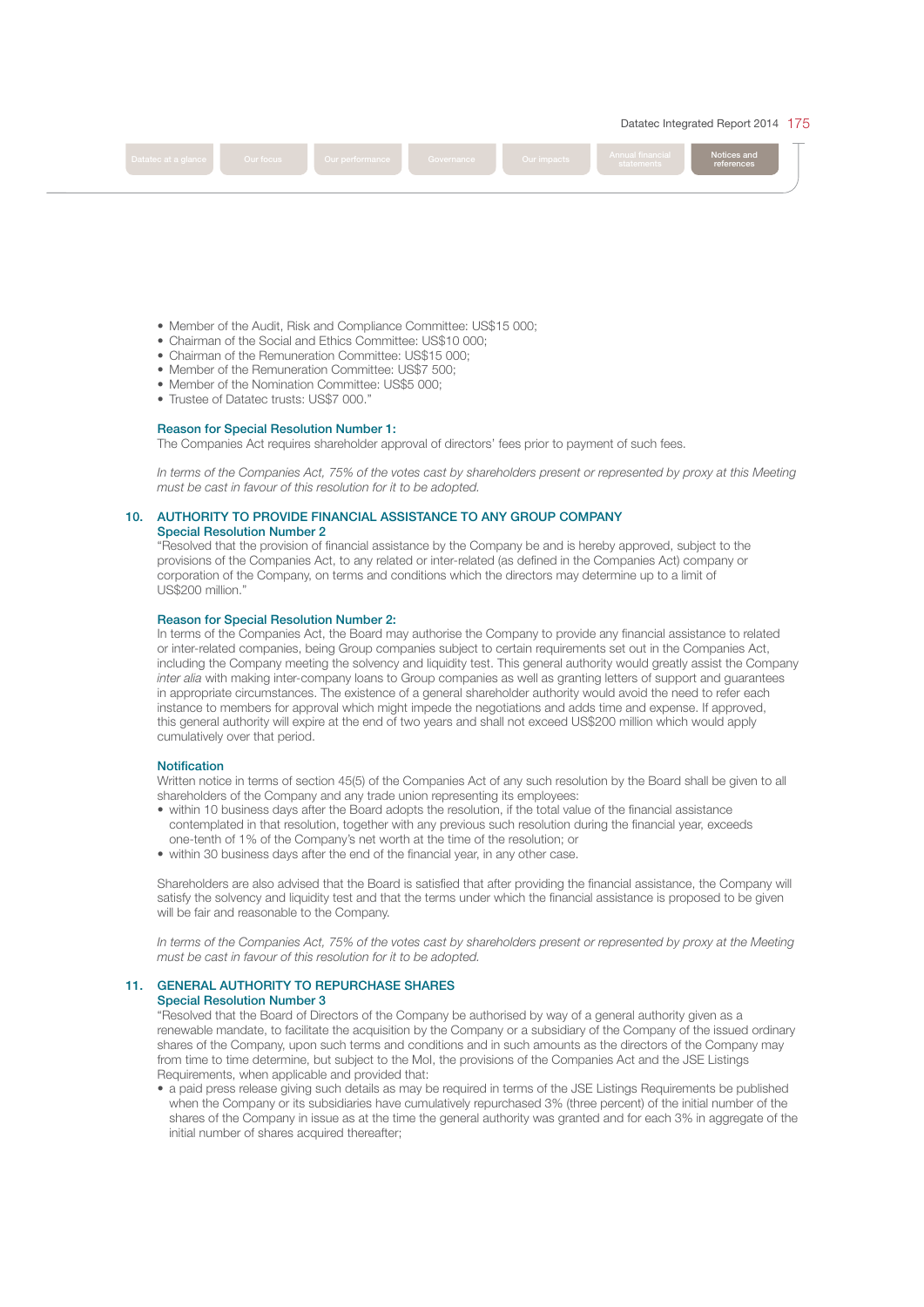#### 176 Datatec Integrated Report 2014



## references

# NOTICE OF ANNUAL GENERAL MEETING CONTINUED

- the authorisation granted above shall remain in force from the date of passing of this special resolution for a period of 15 (ffteen) months or until the next annual general meeting, whichever period is shorter;
- at any point in time, the Company will only appoint one agent to effect any repurchase(s) on its behalf;
- the Company or its subsidiary shall not repurchase securities during a prohibited period as defned in paragraph 3.67 of the JSE Listings Requirements unless they have in place a repurchase programme where the dates and quantities of securities to be traded during the relevant period are fxed (not subject to any variation) and full details of the programme have been disclosed in an announcement over SENS prior to the commencement of the prohibited period;
- the repurchase of securities will be effected through the order book operated by the JSE trading system and done without any prior understanding or arrangement between the Company and the counter party (reported trades are prohibited);
- the repurchase by the Company of its own securities above may not exceed 20% (twenty percent) of the Company's issued ordinary share capital in the aggregate in any one fnancial year, as at the beginning of the fnancial year, or in the case of acquisition by any of the Company's subsidiaries, 10% (ten percent) of such issued ordinary share capital in the aggregate if such shares are to be held as treasury shares;
- any such repurchases are subject to exchange control approval at that point in time;
- in determining the price at which the Company's ordinary shares are acquired by the Company in terms of this general authority, the maximum premium at which such ordinary shares may be acquired will be 10% (ten percent) of the weighted average of the market price at which such ordinary shares are traded on the JSE, as determined over the 5 (fve) trading days immediately preceding the date of the repurchase of such ordinary shares by the Company or a subsidiary of the Company; and
- a resolution has been passed by the Board of Directors confrming that the Board has authorised the general repurchase, that the Company has passed the solvency and liquidity test as required by the Companies Act and since the test was done there have been no material changes to the fnancial position of the Group."

 75% (seventy-fve percent) of the votes cast by shareholders present or represented by proxy at the Meeting must be cast in favour of this resolution in terms of the Listings Requirements of the JSE in order for it to be adopted.

#### Additional disclosure

 For purposes of considering Special Resolution Number 3 and in terms of the JSE Listings Requirements, the information below has been included in the integrated report, in which this notice of Meeting is included, at the places indicated:

- Directors and management (refer page 182 of this report);
- Major shareholders (refer page 181 of this report);
- Directors' interests in securities (refer pages 76 and 77 of this report); and
- Share capital of the Company (refer page 129 of this report).

 The directors undertake that the Company will not commence a general repurchase of shares as contemplated above unless the following can be met:

- the Company and the Group will be able to repay its debts in the ordinary course of business for a period of 12 (twelve) months following the date of the general repurchase;
- the Company and the Group's assets will be in excess of the liabilities of the Company and the Group for a period of 12 (twelve) months after the date of the general repurchase. For this purpose, the assets and liabilities will be recognised and measured in accordance with the accounting policies used in the latest audited consolidated annual fnancial statements which comply with the Companies Act;
- the share capital and reserves of the Company and the Group will be adequate for ordinary business purposes for a period of 12 (twelve) months after the date of the general repurchase;
- the working capital of the Company and the Group will be adequate for ordinary business purposes for a period of 12 (twelve) months following the date of the repurchase; and
- the Sponsor to the Company provides a letter of confrmation on the adequacy of working capital in terms of section 2.12 of the JSE Listings Requirements prior to any repurchases being implemented on the open market of the JSE.

#### Litigation statement

 The directors, whose names are given on page 182 of the integrated report of which this notice forms part, are not aware of any legal or arbitration proceedings, other than such proceedings disclosed on page 138, including proceedings that are pending or threatened, that may have or have had in the recent past, being at least the previous 12 (twelve) months, a material effect on the Group's fnancial position.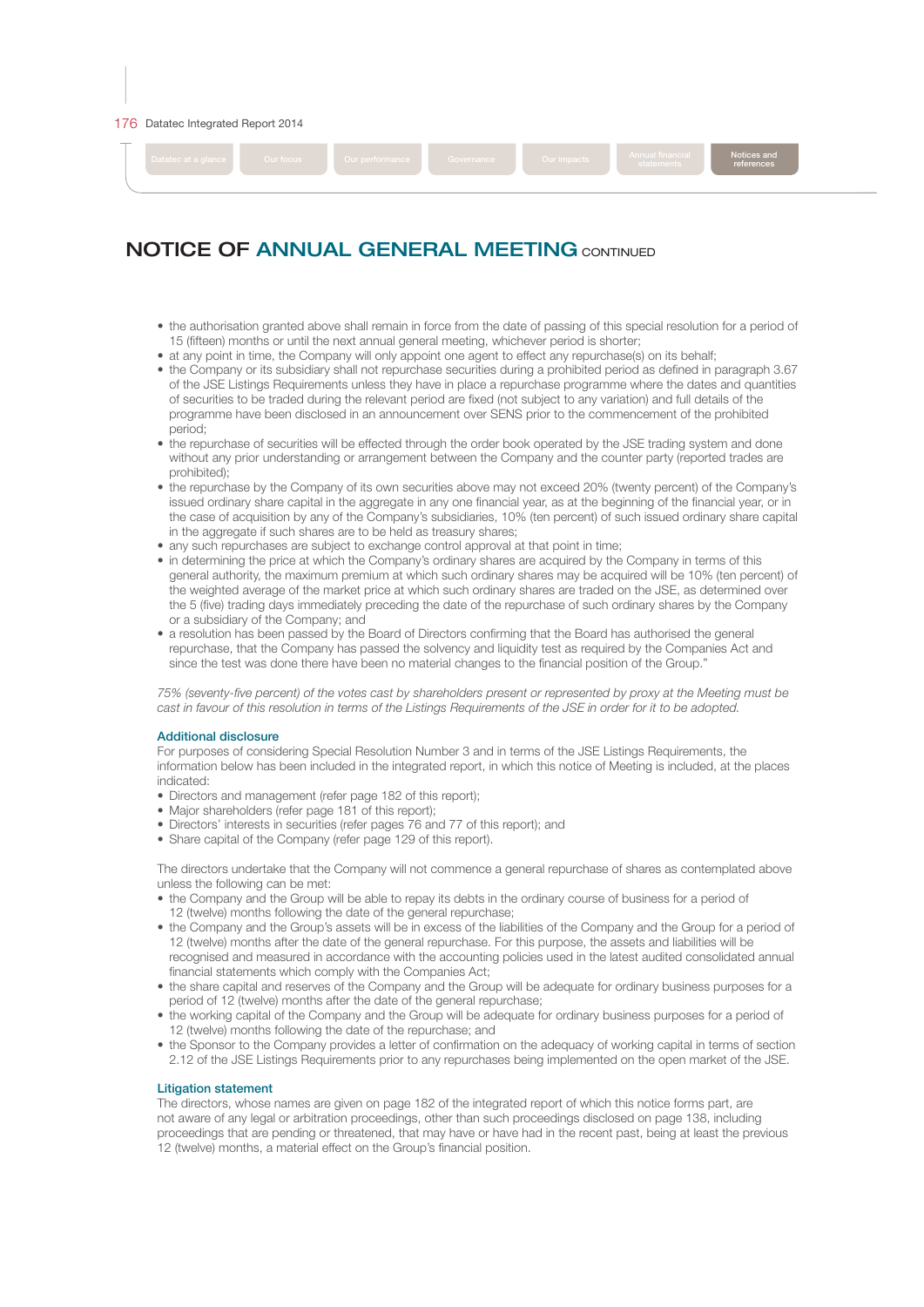



#### Directors' responsibility statement

 The directors, whose names are given on page 182 of the Integrated Report, collectively and individually accept full responsibility for the accuracy of the information pertaining to Special Resolution Number 3 and certify that to the best of their knowledge and belief there are no facts that have been omitted which would make any statement false or misleading, and that all reasonable enquiries to ascertain such facts have been made and that this special resolution contains all information required by law and the JSE Listings Requirements.

#### Material changes

 There have been no material changes in the affairs or fnancial position of the Company and/or the Group since the date of signature of the audit report up to the date of this notice.

#### Reason and effect

 The reason and effect for Special Resolution Number 3 is to authorise the Company and/or its subsidiary company by way of a general authority to acquire its own issued shares on such terms, conditions and in such amounts as determined from time to time by the directors of the Company subject to the limitations set out above.

#### Statement of Board's intention

The directors of the Company have no specific intention to effect the provisions of special resolution number 3 but will however, continually review the Company's position, having regard to prevailing circumstances and market conditions, in considering whether to effect the provisions of Special Resolution Number 3.

#### 12. AUTHORITY TO SIGN ALL DOCUMENTS REQUIRED Ordinary Resolution Number 8

 "Resolved that subject to the passing of terms of the Ordinary Resolutions 1 to 7 and Special Resolutions 1 to 3, any director of the Company or the Company Secretary shall be and is hereby authorised to sign all documents and perform all acts which may be required to give effect to such Ordinary Resolutions 1 to 7 and Special Resolutions 1 to 3 passed at the Meeting."

 In order for this resolution to be adopted, the support of a majority of votes cast by shareholders present or represented by proxy at the Meeting is required.

#### 13. THE SOCIAL AND ETHICS COMMITTEE REPORT

Please refer to page 91 of the Integrated Report for the Social and Ethics Committee Report.

# 14. TO TRANSACT SUCH OTHER BUSINESS AS MAY BE TRANSACTED AT AN ANNUAL GENERAL MEETING

#### NOTICE OF ANNUAL GENERAL MEETING

The record date on which shareholders must be recorded as such in the register maintained by the transfer secretaries of the Company for the purposes of being entitled to receive notice of the Meeting is Friday, 8 August 2014.

# VOTING AND PROXIES

The record date on which shareholders must be recorded as such in the register maintained by the transfer secretaries of the Company for the purposes of being entitled to attend and vote at the Meeting is Friday, 12 September 2014. Accordingly, the last day to trade for the purposes of being entitled to attend and vote at the Meeting is Friday, 5 September 2014.

Shareholders who have not dematerialised their shares or who have dematerialised their shares with "own name" registration are entitled to attend and vote at the Meeting and are entitled to appoint a proxy or proxies to attend, speak and vote in their stead. The person so appointed need not be a shareholder of the Company. Proxy forms must be forwarded to reach the registered office of the Company or the Company's transfer secretaries, Computershare Investor Services Proprietary Limited, 70 Marshall Street, Johannesburg 2001, or posted to the transfer secretaries at PO Box 61051, Marshalltown 2107, South Africa so as to be received by them by no later than 12:00 on Monday, 15 September 2014. Any forms of proxy not lodged by this time must be handed to the chairperson of the Meeting.

Shareholders holding shares on the Jersey Branch register should forward the proxy form sent with this notice to Computershare Investor Services (Jersey) Limited in accordance with the instructions on the proxy form.